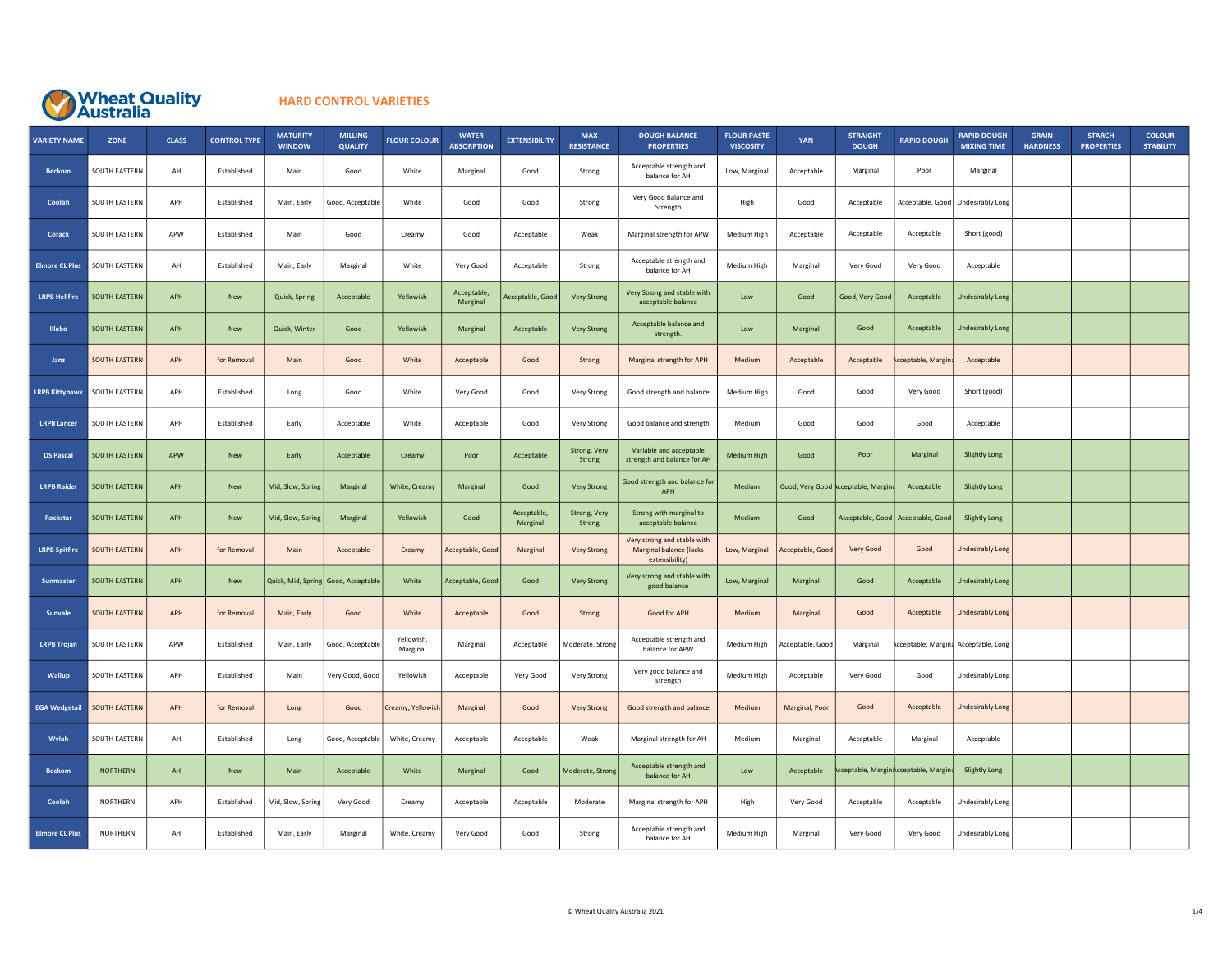| <b>LRPB Hellfire</b>  | <b>NORTHERN</b> | APH | New         | Quick, Spring      | Acceptable                         | Yellowish                             | Acceptable, Good        | Acceptable              | <b>Very Strong</b>     | Strong for relative extensibility                                       | Low                | Good                    | Very Good  | Very Good                           | <b>Undesirably Long</b>             |  |  |
|-----------------------|-----------------|-----|-------------|--------------------|------------------------------------|---------------------------------------|-------------------------|-------------------------|------------------------|-------------------------------------------------------------------------|--------------------|-------------------------|------------|-------------------------------------|-------------------------------------|--|--|
| Janz                  | NORTHERN        | APH | Established | Mid, Spring        | Very Good, Good                    | Creamy                                | Marginal                | Acceptable              | Moderate               | Balanced but marginal strength<br>for APH                               | Medium             | Acceptable              | Acceptable | Acceptable                          | Acceptable                          |  |  |
| <b>LRPB Kittyhawk</b> | NORTHERN        | APH | Established | Mid, Winter        | Good                               | White, Creamy                         | Acceptable              | Acceptable              | Strong                 | Good strength and balance for<br>APH                                    | High               | Good                    | Good       | Acceptable, Good                    | Excessive                           |  |  |
| <b>LRPB Lancer</b>    | NORTHERN        | APH | Established | Mid, Slow, Spring  | Good                               | Creamy                                | Marginal                | Very Good               | Strong, Very<br>Strong | Good balance and strength for<br>APH                                    | Medium             | Good, Very Good         | Good       | Good                                | Slightly Long                       |  |  |
| <b>Mitch</b>          | NORTHERN        | AH  | Established | Main               | Good                               | White                                 | Poor                    | Acceptable              | Weak                   | Marginal strength for AH and<br>acceptable extensibilty                 | Low, Marginal      | Acceptable,<br>Marginal | Marginal   | Marginal                            | Acceptable                          |  |  |
| <b>LRPB Raider</b>    | <b>NORTHERN</b> | APH | <b>New</b>  | Mid, Slow, Spring  | Acceptable                         | Creamy                                | Acceptable              | Acceptable, Good        | <b>Very Strong</b>     | Good strength and balance for<br>APH                                    | Medium             | Very Good               | Good       | Good                                | <b>Slightly Long</b>                |  |  |
| Rockstar              | <b>NORTHERN</b> | APH | New         | Mid, Slow, Spring  | Acceptable<br>Marginal             | Yellowish                             | Marginal                | Acceptable              | Strong                 | Balanced but marginal strength<br>for APH                               | Medium High        | Good                    | Good       | Very Good                           | <b>Slightly Long</b>                |  |  |
| <b>LRPB Spitfire</b>  | <b>NORTHERN</b> | APH | for Removal | Quick, Spring      | Good                               | Yellowish                             | Good                    | Marginal                | Very Strong            | Marginal despite good strength<br>lacks extensibility                   | Low                | Good                    | Good       | Acceptable                          | Undesirably Long                    |  |  |
| Strzelecki            | <b>NORTHERN</b> | AH  | for Removal | Early              | Good                               | Yellowish,<br>Marginal, Too<br>Yellow | Good                    | Acceptable              | Weak                   | Weak and below AH<br>requirements                                       | High               | Very Good               | Acceptable | Acceptable                          | Short (good)                        |  |  |
| Sunmaster             | <b>NORTHERN</b> | APH | New         | Quick, Mid, Spring | Good                               | White, Creamy                         | Acceptable              | Very Good               | <b>Very Strong</b>     | Max strength with good<br>balance for APH                               | Low                | Acceptable,<br>Marginal | Acceptable | cceptable, Margina Undesirably Long |                                     |  |  |
| Suntime               | <b>NORTHERN</b> | APH | New         | Slow, Spring       | Very Good, Good                    | Yellowish.<br>Marginal, Too<br>Yellow | Acceptable              | Very Good               | <b>Very Strong</b>     | Good strength and balance for<br>APH                                    | <b>Medium High</b> | Very Good               | Very Good  | Good                                | <b>Undesirably Long</b>             |  |  |
| <b>Suntop</b>         | <b>NORTHERN</b> | APH | for Removal |                    | Quick, Mid, Spring Very Good, Good | Creamy                                | Good                    | Good                    | Very Strong            | Strong for relative extensibility                                       | Medium High        | Acceptable              | Acceptable | cceptable, Margina Undesirably Long |                                     |  |  |
| <b>Sunvale</b>        | <b>NORTHERN</b> | APH | for Removal | Mid, Spring        | Very Good, Good                    | Creamy                                | Acceptable,<br>Marginal | Good                    | Strong                 | Good for APH                                                            | Medium             | Marginal                | Good       | Acceptable                          | <b>Undesirably Long</b>             |  |  |
| Whistler              | <b>NORTHERN</b> | ASW | for Removal | Long               | Marginal, Poor                     | Acceptable                            | Good                    | Marginal                | Weak                   | Weak                                                                    | Medium             | Marginal                | Marginal   | Poor                                | Acceptable                          |  |  |
| Wylah                 | NORTHERN        | AH  | Established | Long, Early        | Good                               | Yellowish                             | Marginal                | Marginal                | Weak                   | Marginal strength for AH                                                | Medium             | Marginal                | Acceptable | Acceptable                          | Acceptable                          |  |  |
| Axe                   | SOUTHERN        | AH  | Established | Main               | Very Good                          | Creamy                                | Poor                    | Acceptable,<br>Marginal | Very Strong            | Very strong and relatively<br>inextensible for AH - Marginal<br>balance | Medium             | Very Good               | Poor       | Poor                                | Undesirably Long                    |  |  |
| <b>Ballista</b>       | SOUTHERN        | AH  | <b>New</b>  | Main, Quick        | Marginal                           | Creamy                                | Acceptable              | Good                    | Very Strong            | Very strong with good balance                                           | <b>Medium High</b> | Good                    | Poor       | Marginal                            | <b>Undesirably Long</b>             |  |  |
| <b>Beckom</b>         | SOUTHERN        | AH  | Established | Main               | Acceptable                         | White                                 | Acceptable,<br>Marginal | Good                    | Strong                 | Acceptable strength and<br>balance for AH                               | Medium             | Acceptable              | Marginal   | Marginal                            | Acceptable                          |  |  |
| <b>Beckom</b>         | SOUTHERN        | APH | Interim     | Mid, Spring        | Good                               | Creamy                                | Marginal, Poor          | Acceptable, Good        | Strong                 | Acceptable strength and<br>balance for AH                               | Low                | Acceptable              | Marginal   | Poor                                | <b>Slightly Long</b>                |  |  |
| <b>Bolac</b>          | SOUTHERN        | AH  | for Removal | Early              | Acceptable                         | White                                 | Acceptable              | Good                    | Moderate               | Marginal strength for AH                                                | Medium             | Acceptable              | Good       |                                     | Acceptable, Good   Undesirably Long |  |  |
| Calibre               | SOUTHERN        | AH  | New         | Main               | Acceptable                         | White                                 | Good, Very Good         | Very Good               | <b>Very Strong</b>     | Very strong and stable with<br>good balance                             | High               | Acceptable              | Acceptable | Good                                | <b>Undesirably Long</b>             |  |  |
| Corack                | SOUTHERN        | APW | Established | Main               | Acceptable                         | Creamy                                | Good                    | Acceptable              | Marginal, Weak         | Marginal strength for APW                                               | Medium High        | Good                    | Acceptable | Acceptable                          | Short (good)                        |  |  |
| Derrimut              | SOUTHERN        | AH  | Established | Main               | Very Good, Good                    | Creamy                                | Acceptable              | Good                    | Moderate               | Marginal strength for AH                                                | Medium High        | Good                    | Acceptable | Marginal                            | Acceptable                          |  |  |
| <b>Elmore CL Plus</b> | SOUTHERN        | APH | Interim     | Mid, Spring        | Marginal                           | Creamy                                | Good                    | Good                    | Strong                 | Acceptable strength and<br>balance for AH                               | Medium High        | Acceptable,<br>Marginal | Good       | Very Good                           | <b>Undesirably Long</b>             |  |  |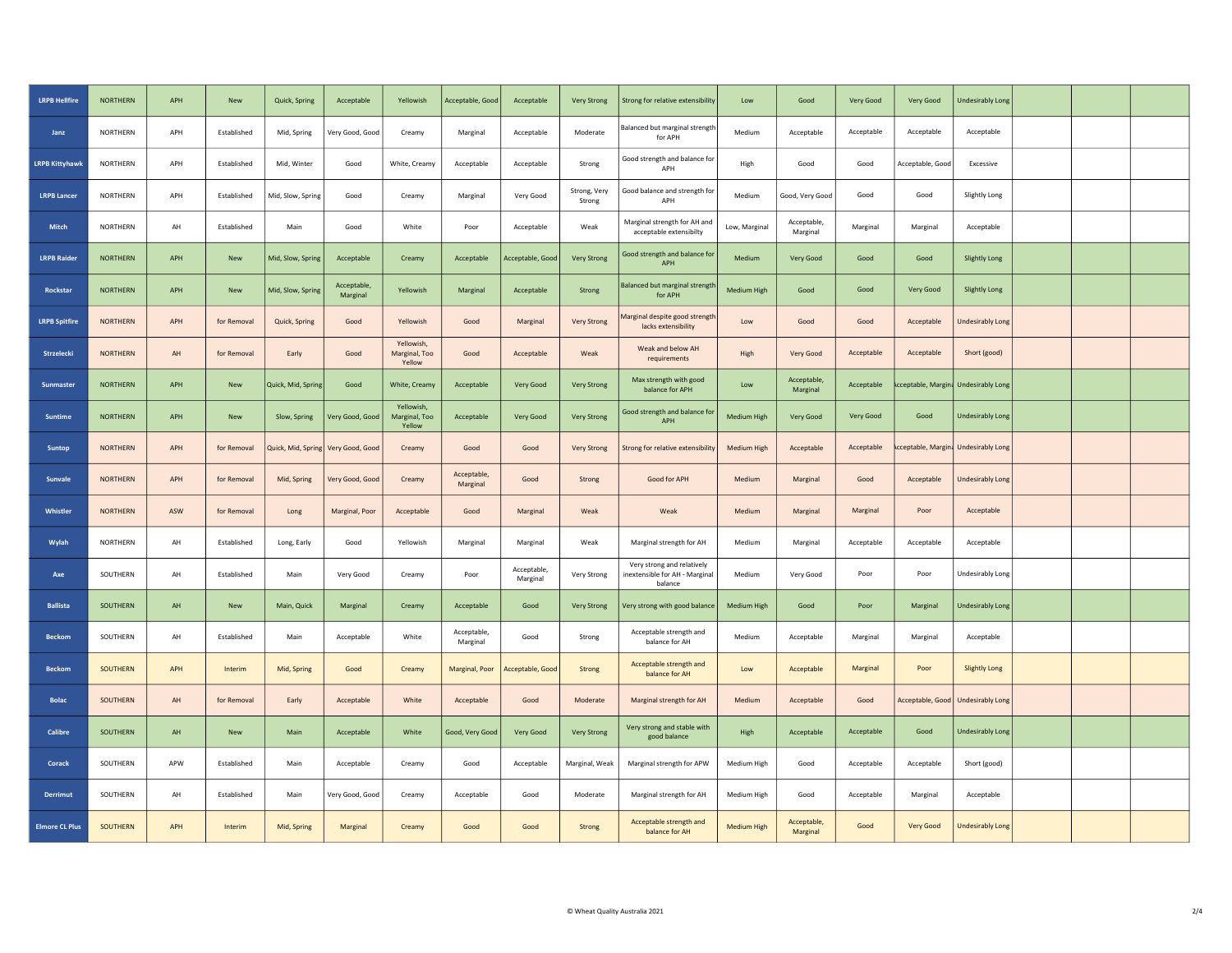| <b>LRPB Hellfire</b>   | SOUTHERN       | $\mathsf{AH}$ | New         | Main               | Marginal                | Creamy                 | Good                    | Acceptable | <b>Very Strong</b>     | Very strong and stable but<br>slightly short        | Low                | Very Good       | Very Good                           | Very Good                  | <b>Undesirably Long</b>             |            |             |            |
|------------------------|----------------|---------------|-------------|--------------------|-------------------------|------------------------|-------------------------|------------|------------------------|-----------------------------------------------------|--------------------|-----------------|-------------------------------------|----------------------------|-------------------------------------|------------|-------------|------------|
| <b>Illabo</b>          | SOUTHERN       | AH            | <b>New</b>  | Long               | Good                    | Creamy                 | Acceptable              | Very Good  | <b>Very Strong</b>     | Acceptable balance and<br>strength.                 | Low                | Poor            | Good                                | Acceptable, Good           | <b>Undesirably Long</b>             |            |             |            |
| Illabo                 | SOUTHERN       | APH           | Interim     | Quick, Winter      | Good                    | Creamy                 | Acceptable,<br>Marginal | Very Good  | <b>Very Strong</b>     | Good balance and strength for<br><b>APH</b>         | Low                | Poor            | Good                                |                            | Acceptable, Good   Undesirably Long |            |             |            |
| Janz                   | SOUTHERN       | APH           | Interim     | Mid, Spring        | Acceptable              | Creamy                 | Acceptable              | Acceptable | Moderate, Strong       | Marginal strength for APH                           | <b>Medium</b>      |                 | Acceptable, Good   Acceptable, Good | Acceptable                 | Acceptable                          |            |             |            |
| <b>LRPB Kittyhawl</b>  | SOUTHERN       | APH           | Interim     | Mid, Winter        | Good                    | White                  | Good                    | Acceptable | Strong                 | Good strength and balance                           | Medium High        | Good            | Good                                | Very Good                  | Short (good)                        |            |             |            |
| Mace                   | SOUTHERN       | APH           | Interim     | Quick, Mid, Spring | Good                    | Yellowish              | Acceptable              | Acceptable | Strong                 | Good strength but can be<br>slightly short          | Medium High        | Good, Very Good | Marginal, Poor                      | <b>Acceptable, Margina</b> | Acceptable                          |            |             |            |
| Mace                   | SOUTHERN       | AH            | for Removal | Main               | Good                    | Creamy, Yellowish      | Acceptable, Good        | Good       | Strong                 | Good strength but can be<br>slightly short          | Medium High        | Good            | Marginal, Poor                      | cceptable, Margina         | Acceptable                          |            |             |            |
| Rockstar               | SOUTHERN       | APH           | Interim     | Mid, Slow, Spring  | Acceptable,<br>Marginal | Yellowish              | Acceptable, Good        | Acceptable | Moderate               | Marginal strength for AH                            | <b>Medium High</b> | Very Good       | Marginal                            | Acceptable                 | <b>Slightly Long</b>                |            |             |            |
| Rockstar               | SOUTHERN       | AH            | New         | Long, Main         | Acceptable,<br>Marginal | Creamy                 | Good                    | Good       | Moderate               | Marginal strength for AH                            | Medium High        | Good            | Marginal                            | Acceptable                 | <b>Slightly Long</b>                |            |             |            |
| Suntop                 | SOUTHERN       | APH           | Interim     | Quick, Mid, Spring | Very Good, Good         | Creamy                 | Good                    | Good       | <b>Very Strong</b>     | Strong for relative extensibility                   | Medium High        | Acceptable      | Acceptable                          | <b>Acceptable, Margina</b> | <b>Undesirably Long</b>             |            |             |            |
| LRPB Trojan            | SOUTHERN       | APW           | Established | Long, Main         | Acceptable              | Yellowish<br>Marginal  | Acceptable              | Acceptable | Strong                 | Acceptable strength and<br>balance for APW          | Medium High        | Good            | Marginal                            | Acceptable                 | Slightly Long                       |            |             |            |
| Vixen                  | SOUTHERN       | AH            | New         | Main, Quick        | Acceptable,<br>Marginal | Creamy                 | Acceptable, Good        | Good       | Strong                 | Strong with good balance for<br>AH                  | Medium High        |                 | Acceptable, Good cceptable, Margina | Acceptable                 | Slightly Long                       |            |             |            |
| Wallup                 | SOUTHERN       | APH           | Interim     | Mid, Slow, Spring  | Very Good, Good         | Yellowish.<br>Marginal | Acceptable,<br>Marginal | Very Good  | <b>Very Strong</b>     | Very good balance and<br>strength                   | <b>Medium High</b> | Marginal        | Very Good                           | Good                       | <b>Undesirably Long</b>             |            |             |            |
| <b>LRPB Avenger</b>    | WESTERN        | <b>APW</b>    | New         | Main, Quick        | Acceptable              | Creamy                 | Very Good               | Poor       | Marginal, Weak         | Marginal strength for APW and<br>inextensible       | Medium High        | Good            | Marginal                            | Acceptable                 | Short (good)                        |            |             |            |
| <b>LRPB Avenger</b>    | WESTERN        | APWN          | New         |                    | Very Good               | White, Marginal        | Acceptable              | Acceptable | Moderate, Weak         |                                                     |                    |                 |                                     |                            |                                     | Acceptable | Medium High | Acceptable |
| <b>EGA Bonnie Rock</b> | <b>WESTERN</b> | AH            | for Removal | Main               | Good                    | Creamy                 | Acceptable              | Acceptable | Moderate               | Acceptable for AH                                   | High               | Good            | Good                                | Acceptable, Good           | Acceptable                          |            |             |            |
| <b>EGA Bonnie Rock</b> | <b>WESTERN</b> | APH           | Interim     | Mid, Spring        | Good                    | Creamy                 | Acceptable,<br>Marginal | Acceptable | Moderate, below<br>APH | Strength below APH<br>requirement                   | High               | Very Good       | Good                                | Acceptable, Good           | Acceptable                          |            |             |            |
| <b>EGA Bonnie Rock</b> | WESTERN        | APWN          | for Removal | Main               | Good                    | White, Marginal        | Acceptable              | Good       | Strong                 |                                                     |                    |                 |                                     |                            |                                     | Good       | High        | Good       |
| Calibre                | WESTERN        | $\mathsf{AH}$ | New         | Main               | Poor                    | White                  | Very Good               | Acceptable | <b>Very Strong</b>     | Very strong and stable but can<br>be slightly short | High               | Acceptable      | Good                                | Good                       | Undesirably Long                    |            |             |            |
| <b>Cascades</b>        | WESTERN        | AH            | for Removal | Main               | Good                    | Too Yellow, Poor       | Marginal                | Acceptable | Moderate               | Marginal strength for AH                            | Medium High        | Acceptable      | Acceptable                          | Good                       | Acceptable                          |            |             |            |
| <b>Chief CL Plus</b>   | WESTERN        | APW           | Established | Main               | Acceptable              | Yellowish,<br>Marginal | Marginal                | Marginal   | Weak                   | Marginal strength for APW and<br>inextensible       | Medium High        | Acceptable      | Marginal                            | Marginal                   | Acceptable                          |            |             |            |
| <b>Chief CL Plus</b>   | WESTERN        | APWN          | Established | Main               | Good                    | Yellowish              | Marginal                | Marginal   | Moderate               |                                                     |                    |                 |                                     |                            |                                     | Marginal   | Medium High | Marginal   |
| Corack                 | WESTERN        | APW           | Established | Main               | Acceptable,<br>Marginal | Creamy                 | Very Good               | Marginal   | Marginal, Weak         | Marginal strength for APW                           | Medium             | Acceptable      | Acceptable                          | Acceptable                 | Short (good)                        |            |             |            |
| <b>Emu Rock</b>        | WESTERN        | AH            | Established | Main, Quick        | Acceptable              | White                  | Acceptable              | Acceptable | Good                   | Strong but can be slightly short                    | Medium High        | Good            | Good                                | Good                       | Undesirably Long                    |            |             |            |